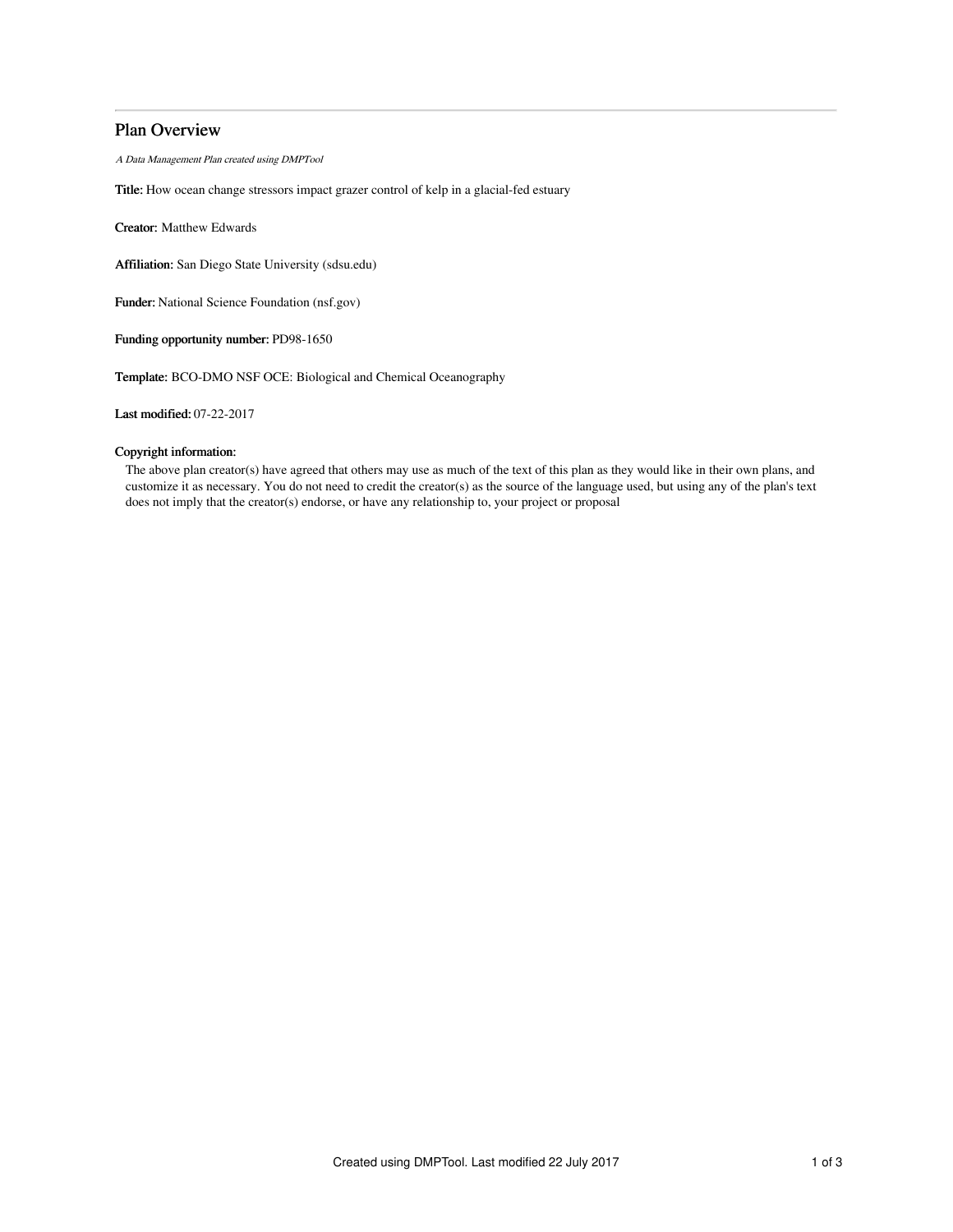## Data Policy Compliance

Identify any published data policies with which the project will comply, including the NSF OCE Data and Sample Policy as well as other policies that may be relevant if the project is part of a large coordinated research program (e.g. GEOTRACES).

The project investigators will comply with the data management and dissemination policies described in the NSF Award and Administration Guide (AAG, Chapter VI.D.4) and the NSF Division of Ocean Sciences Sample and Data Policy .

#### Pre-Cruise Planning

If the proposed project involves a research cruise, describe the cruise plans. (Skip this section if it is not relevant to your proposal.) Consider the following questions: (1) How will pre-cruise planning be coordinated? (e.g. email, teleconference, workshop) (2) What types of sampling instruments will be deployed on the cruise? (3) How will the cruise event log be recorded? (e.g. the Rolling Deck to Repository (R2R) event logger application, an Excel spreadsheet, or paper logs) (4) Will you prepare a cruise report? There are no shipboard cruises associated with this project. Fieldwork will be completed at the Kasitsna Bay Marine lab. Planning will occur via videoconferencing. Station locations and timing have already been decided.

# Description of Data Types

Provide a description of the types of data to be produced during the project. Identify the types of data, samples, physical collections, software, derived models, curriculum materials, and other materials to be produced in the course of the project. Include a description of the location of collection, collection methods and instruments, expected dates or duration of collection. If you will be using existing datasets, state this and include how you will obtain them.

- (1) Observational (e.g. in-situ, collected in the field). We will collect oceanographic data with sensor deployments, and biological data with in situ diver surveys of the benthos.
- (2) Experimental (e.g. generated in a lab or under controlled conditions). We will use a combination of field in situ experiments and lab experiments. Field experiments will be done through caging out of herbivores. Lab experiments will be done through altering seawater conditions and measuring organisms performance..

All data will be collected during the summers of 2019 - 2020.

#### Data and Metadata Formats and Standards

Identify the formats and standards to be used for data and metadata formatting and content. Where existing standards are absent or deemed inadequate, these formats and contents should be documented along with any proposed solutions or remedies. Consider the following questions: (1) Which file formats will be used to store your data? (2)<br>What type of contextual details (metadata) will you creating a data dictionary, code list, or glossary? (5) What types of quality control will be used? How will data quality be assessed and flagged? We will submit all data as MS Excel (.xls and/or .xlsx) files.

#### Data Storage and Access During the Project

Describe how project data will be stored, accessed, and shared among project participants during the course of the project. Consider the following: (1) How will data be shared among project participants during the data collection and analysis phases? (e.g. web page, shared network drive) (2) How/where will data be stored and backed-up? (3) If data volumes will be significant, what is the estimated total file size?

All data will first be stored on project computers and shared among PI's while in the field. Data will also be shared with KAchemak Bay NAtional Estuarine Research Reserve (KBNERR) and the NOAA Kachemak Bay researchers. Data will be backed up on external hard drives and USB drives and stored at our host institutions. Our data file sizes are expected to be less than 100 megabytes.

#### Mechanisms and Policies for Access, Sharing, Re-Use, and Re-Distribution

Describe mechanisms for data access and sharing, and describe any related policies and provisions for re-use, re-distribution, and the production of derivatives. Include provisions for appropriate protections of privacy, confidentiality, security, intellectual property, or other rights or requirements. Consider the following: (1) When will data be made publicly available and how? Identify the data repositories you plan to use to make data available. (2) Are the data sensitive in nature (e.g. endangered species concerns, potential patentability)? If so, is public access inappropriate and how will access be provided? (e.g. formal consent agreements, restricted access) (3) Will any permission restrictions (such as an embargo period) need to be placed on the data? If so, what are the reasons and what is the duration of the embargo? (4) Who holds intellectual property rights to the data and how might this affect data access? (5) Who is likely to be interested in re-using the data? What are the foreseeable re-uses of the data? Data sets produced by the science party will be made available through the BCO-DMO data system within two-years from the date of collection. The project investigators will work with BCO-DMO data managers to make project data available online in compliance with the NSF OCE Sample and Data Policy. Data, samples, and other information collected under this project can be made publically available without restriction once submitted to the public repositories.